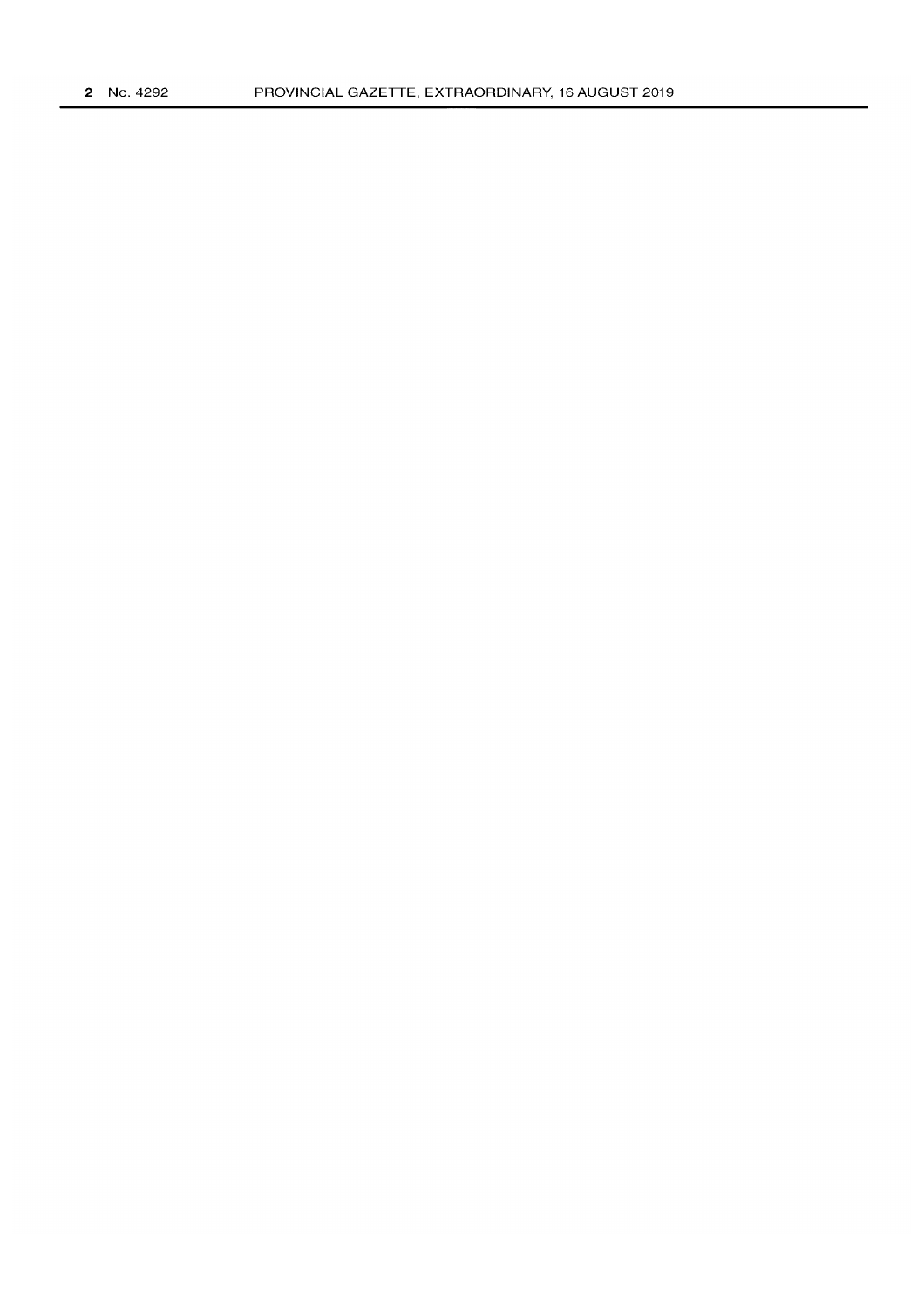# **CONTENTS**

|            |                                                                                                       | Gazette<br>No. | Page<br>No. |
|------------|-------------------------------------------------------------------------------------------------------|----------------|-------------|
|            | LOCAL AUTHORITY NOTICES . PLAASLIKE OWERHEIDS KENNISGEWINGS                                           |                |             |
| 197<br>198 | Eastern Cape Liquor Act (10/2003): Notice of lodgement of applications for transfer of certificate of | 4292           |             |
|            |                                                                                                       | 4292           |             |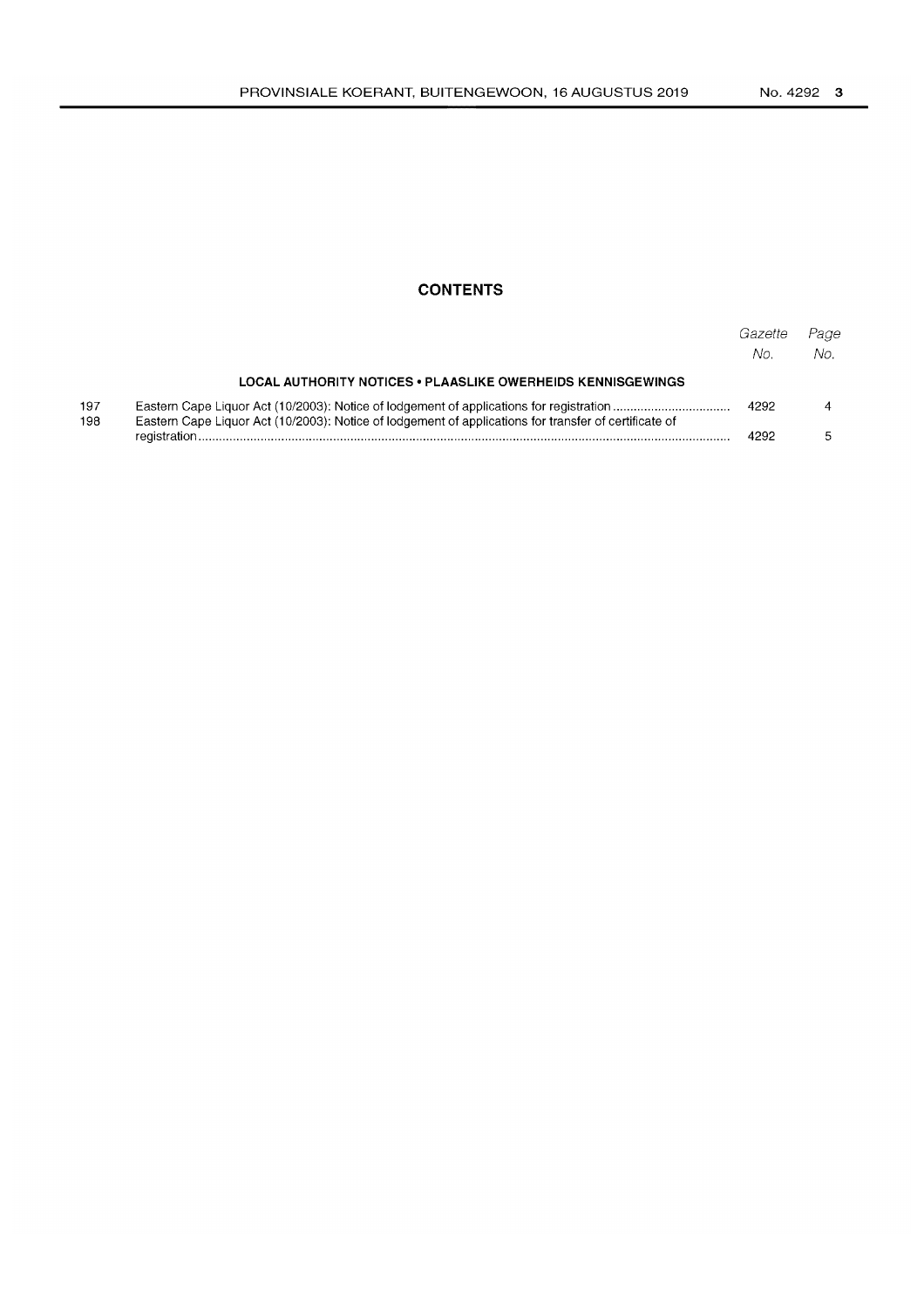# LOCAL AUTHORITY NOTICES • PLAASLIKE OWERHEIDS KENNISGEWINGS

## LOCAL AUTHORITY NOTICE 197 OF 2019

1. CM3 [Reg 4 (1)

### EASTERN CAPE LIQUOR ACT, 2003 (Act No. 10 of 2003) NOTICE OF LODGEMENT OF APPLICATIONS FOR REGISTRATION

Notice is hereby given that the applications for registration, particulars of which appear in the Schedule hereunder, have been lodged with the Board. Interested parties may, free of charge, inspect any application which appears in the Schedule hereunder and may within twenty one days of this notice, lodge with the Board written representations in support of, or written objections. LERATO RADIKOANYANA EASTERN CAPE LIQUOR BOARD 15 August 2019 **SCHEDULE** 1 - --------,- <sup>2</sup>-~ --3- - -,--' 4' ---,--' -5=---- .----.

| <b>EASTERN CAPE LIQUOR BOARD</b><br>15 August 2019<br><b>SCHEDULE</b> |                   |                                                     |                                     |                                 |                                                                                                                 |  |
|-----------------------------------------------------------------------|-------------------|-----------------------------------------------------|-------------------------------------|---------------------------------|-----------------------------------------------------------------------------------------------------------------|--|
| <b>Application Number</b>                                             |                   | 2                                                   |                                     | 4                               |                                                                                                                 |  |
|                                                                       |                   | Name and number of<br>Ward                          | Kind of registration<br>applied for | Kind of<br>liquor to be<br>sold | Name under which business is to be<br>conducted and particulars of the erf,<br>street or farm                   |  |
| 1.                                                                    | REF7508045854085  | Ward 10 Nyandeni Local<br>Municipality              | On and Off<br>Consumption           | All kinds                       | Village Bar Lounge, Sizimele Village,<br>Sibangweni Administrative Area, Libode,<br>5120                        |  |
| 2.                                                                    | REF5204115758081  | Ward 46 Buffalo City<br>Metropolitan Municipality   | On and Off<br>Consumption           | All kinds                       | Mampandla's Tavern, 59577 Mgxina Street,<br>Leaches Bay, East London, 5201                                      |  |
| 3.                                                                    | REF2005/145956/23 | Ward 18 Buffalo City<br>Metropolitan Municipality   | On and Off<br>Consumption           | All kinds                       | The Corner Pub, Unit 1, Erf 60753, Balfour<br>Park Shopping Centre, Balfour Road,<br>Vincent, East London, 5201 |  |
| 4.                                                                    | REF8507040463081  | Ward 5 Walter Sisulu<br>Local Municipality          | On and Off<br>Consumption           | All kinds                       | Phelandaba Sports Bar, 1769 Block H.<br>Dukathole, Aliwal North, 9780                                           |  |
| 5.                                                                    | REF2014/102739/07 | Ward 14 Makana Local<br>Municipality                | On Consumption                      | All kinds                       | Inzolo Lodge, Farm 654, Sidbury Road,<br>Sidbury, Paterson, 6131                                                |  |
| 6.                                                                    | REF7908190379088  | Ward 15 Emalahleni Local<br><b>Municipality</b>     | On and Off<br>Consumption           | All kinds                       | Sibanye Tavem, 540 Main Street, Mavuya<br>Township, Indwe, 5445                                                 |  |
| 7.                                                                    | REF7104305628086  | Ward 7 Matatiele Local<br>Municipality              | On and Off<br>Consumption           | All kinds                       | Samkelo Tavern, Mafube Administrative<br>Area, Matatiele, 4730                                                  |  |
| 8.                                                                    | REF2019/243552/07 | Ward 4 Koukamma Local<br>Municipality               | On Consumption                      | All kinds                       | Baardt Bek Social Café (Pty) Limited, Erf<br>48, 3 Van Riebeeck Street, Kareedouw,<br>6400                      |  |
| 9.                                                                    | REF2017/422171/07 | Ward 39 Nelson Mandela<br>Metropolitan Municipality | On Consumption                      | All kinds                       | Royal Aces Bistro, Erf 426, No.100 Baywest<br>Boulevard, Hunter's Retreat, Port Elizabeth,<br>6001              |  |
| 10.                                                                   | REF6909115002087  | Buffalo City Metropolitan<br>Municipality           | Special Event                       | All kinds                       | Survive The Race, Old Selbornian Club,<br>Pearce Street, East London, 5201                                      |  |
| 11.                                                                   | REF8109060035087  | <b>Sundays River Valley</b><br>Local Municipality   | Special Event                       | All kinds                       | Addo Rose Fayre, Valentine Road, Addo,<br>6105                                                                  |  |